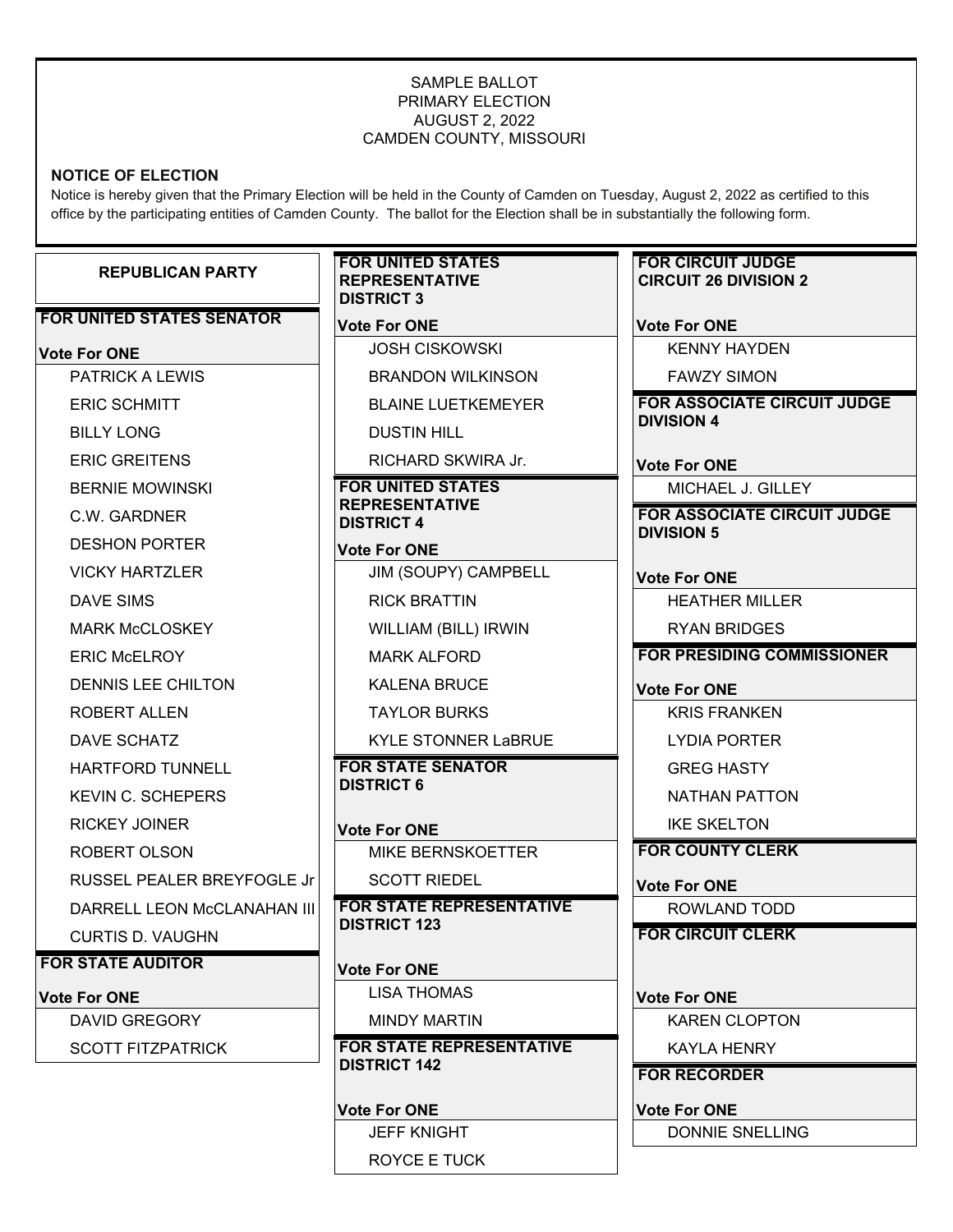| <b>FOR PROSECUTING ATTORNEY</b><br><b>Vote For ONE</b>                              | <b>WARREN TOWNSHIP</b><br><b>FOR COMMITTEEMAN</b>        | <b>FOR UNITED STATES</b><br><b>REPRESENTATIVE</b>                            |
|-------------------------------------------------------------------------------------|----------------------------------------------------------|------------------------------------------------------------------------------|
| <b>RICHELLE CHRISTENSEN</b>                                                         |                                                          | <b>DISTRICT 4</b>                                                            |
| <b>GROSVENOR</b>                                                                    | <b>Vote For ONE</b><br>$\circlearrowright$ ERNIE CALVERT |                                                                              |
|                                                                                     |                                                          | <b>Vote For ONE</b>                                                          |
| <b>CALEB CUNNINGHAM</b>                                                             | <b>TOBY STOUT</b>                                        | <b>JACK TRUMAN</b>                                                           |
|                                                                                     | $\circlearrowright$ Thomas martin                        | <b>LIBERTARIAN PARTY</b>                                                     |
| <b>FOR COUNTY COLLECTOR</b>                                                         |                                                          |                                                                              |
| <b>Vote For ONE</b>                                                                 | Write-in                                                 | <b>FOR UNITED STATES SENATOR</b>                                             |
| <b>TERESA MURRAY</b>                                                                | <b>DEMOCRATIC PARTY</b>                                  | <b>Vote For ONE</b>                                                          |
| <b>FOR COUNTY AUDITOR</b>                                                           |                                                          | <b>JONATHAN DINE</b>                                                         |
| <b>Vote For ONE</b>                                                                 | <b>FOR UNITED STATES SENATOR</b>                         | <b>FOR STATE AUDITOR</b>                                                     |
| <b>JIMMY LAUGHLIN</b>                                                               | <b>Vote For ONE</b>                                      | <b>Vote For ONE</b>                                                          |
|                                                                                     | <b>LEWIS ROLEN</b>                                       | JOHN A. HARTWIG Jr.                                                          |
| Write-in: To vote for a valid write-in<br>candidate, write the person's name on the | $\circlearrowright$ GENA ROSS                            | <b>FOR UNITED STATES</b>                                                     |
| line provided and darken the target.                                                | <b>CARLA COFFEE WRIGHT</b>                               | <b>REPRESENTATIVE</b><br><b>DISTRICT 4</b>                                   |
| <b>AUGLAIZE TOWNSHIP</b>                                                            | <b>JOSH SHIPP</b>                                        |                                                                              |
| <b>FOR COMMITTEEMAN</b>                                                             | <b>SPENCER TODER</b>                                     |                                                                              |
|                                                                                     | $\circlearrowright$ LUCAS KUNCE                          | <b>Vote For ONE</b><br><b>RANDY LANGKRAEHR</b>                               |
| <b>Vote For ONE</b>                                                                 |                                                          |                                                                              |
| <b>CHRIS TWITCHEL</b>                                                               | <b>JEWEL KELLY</b>                                       | <b>CONSTITUTION PARTY</b>                                                    |
| <b>JIM HEPPLER</b>                                                                  | $\circlearrowright$ CLARENCE (CLAY) TAYLOR               |                                                                              |
|                                                                                     | PAT KELLY                                                | <b>FOR UNITED STATES SENATOR</b>                                             |
| Write-in                                                                            | $\circlearrowright$ TRUDY BUSCH VALENTINE                | <b>Vote For ONE</b>                                                          |
| <b>JACKSON TOWNSHIP</b><br><b>FOR COMMITTEEMAN</b>                                  | RONALD (RON) WILLIAM HARRIS                              | PAUL VENABLE                                                                 |
|                                                                                     | <b>FOR STATE AUDITOR</b>                                 | <b>INSTRUCTIONS TO VOTERS</b>                                                |
| <b>Vote For ONE</b>                                                                 | <b>Vote For ONE</b>                                      |                                                                              |
| TOM SULLIVAN                                                                        | <b>ALAN GREEN</b>                                        | -Use only blue or black ink.<br>-Fill in the target next to your choice like |
| $\circlearrowright$ CRAIGE S. DANUSER                                               | <b>FOR UNITED STATES</b>                                 | this:                                                                        |
|                                                                                     | <b>REPRESENTATIVE</b><br><b>DISTRICT 3</b>               | -If you make a mistake return your<br>ballot to receive a new ballot.        |
| Write-in                                                                            |                                                          |                                                                              |
| <b>KI HE KA TOWNSHIP</b>                                                            | <b>Vote For ONE</b>                                      |                                                                              |
| <b>FOR COMMITTEEMAN</b>                                                             | <b>JON KARLEN</b>                                        |                                                                              |
|                                                                                     | <b>BETHANY MANN</b>                                      |                                                                              |
| <b>Vote For ONE</b>                                                                 |                                                          |                                                                              |
| <b>MATT BURNS</b>                                                                   | $\circlearrowright$ andrew daly                          |                                                                              |
| DAVID W EDWARDS                                                                     | <b>DYLAN DURRWACHTER</b>                                 |                                                                              |
|                                                                                     |                                                          |                                                                              |
| Write-in                                                                            |                                                          |                                                                              |